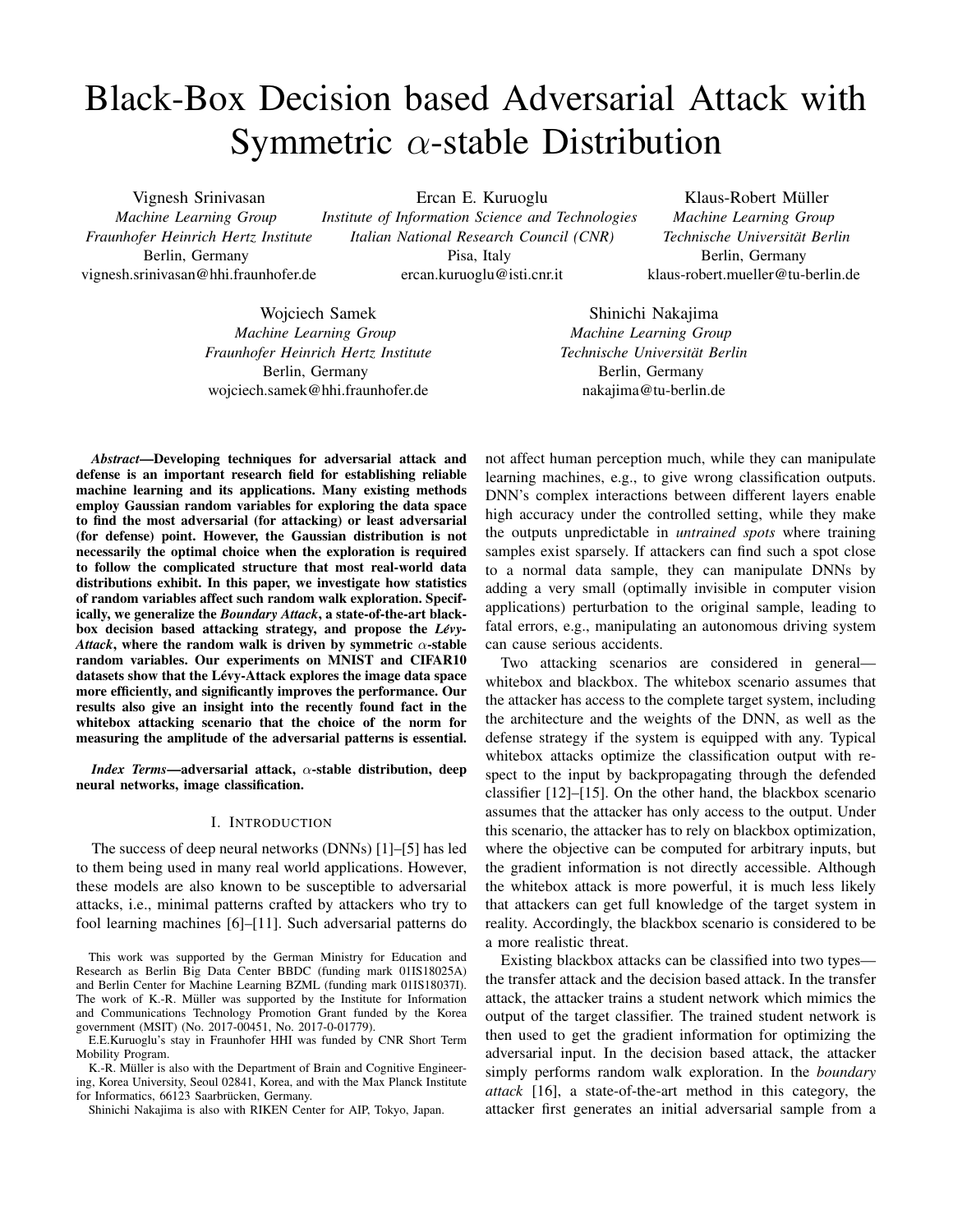given original sample by drawing a uniformly distributed random pattern multiple times until it happens to lead to misclassification. Initial patterns generated in this way typically have too large amplitudes to be hidden from human perception. The attacker therefore polishes the initial adversarial pattern by Gaussian random walk in order to minimize the amplitude, keeping the classification output constant.<sup>1</sup>

Here our question arises. Is the Gaussian appropriate to drive the adversarial pattern to minimize the amplitude? It could be a reasonable choice if we only consider that the attacker minimizes the L2 norm of the adversarial pattern. However, it is also required to keep the classification output constant through the whole random walk sequence. Provided that the decision boundary of the classifier has complicated structure, reflecting the real-world data distribution, we expect that more efficient random walk can exist.

In this paper, we pursue this possibility, and investigate how statistics of random variables affect the performance of attacking strategies. To this end, we generalize the boundary attack, and propose the Lévy-Attack where the random walk exploration is driven by symmetric  $\alpha$ -stable random variables. We expect that the impulsive characteristic of the  $\alpha$ -stable distribution induces sparsity in random walk steps, which would drive adversarial patterns along the complicated decision boundary structure efficiently. Naturally, our expectation is reasonable only if the decision boundary has some structure aligned to the coordinate system defined in the data space, so that moving along the canonical direction keep more likely the classification output than moving isotropic directions.

In our experiments on MNIST and CIFAR10 datasets, Lévy-Attack with  $\alpha \sim 1.0$  or less shows significantly better performance than the original boundary attack with Gaussian random walk. This implies that our hypothesis on the decision boundary holds at least in those two popular image benchmark datasets. Our results also give an insight into the recently found fact in the whitebox attacking scenario that the choice of the norm for measuring the amplitude of the adversarial patterns is essential.

#### II. PROPOSED METHOD

In this section, we first introduce the  $\alpha$ -stable distribution, and propose the Lévy-Attack as a generalization of the boundary attack.

# *A. Symmetric* α*-stable Distribution*

The symmetric  $\alpha$ -stable distribution is a generalization of the Gaussian distribution which can model characteristics too impulsive for the Gaussian model. This family of distributions is most conveniently defined by their characteristic functions [17] due to the lack of an analytical expression for the probability density function. The characteristic function is given as

$$
\phi(s) = \exp[i\mu s - |\gamma s|^\alpha],\tag{1}
$$

```
<sup>1</sup>In the case of the untargeted attack, the classification output is kept wrong,
i.e., random walk can go through the areas of any label except the true one.
```
## Algorithm 1 (Untargeted) Lévy-Attack

**Input:** Classifier  $f(\cdot)$ , original image x and label y Max. number T of iterations, termination threshold  $\psi$ Output: Adversarial sample  $x^-$ 

```
1: repeat
```

```
2: x_0^- \leftarrow x + \Delta for \Delta \sim \mathcal{U}_D(0, 255)3: until y \neq f(x_0^-)4: for t = 0 to T - 1 do
 5: (x_{t+1}^-, \epsilon) \leftarrow \alpha-stable random update(x_t^+)6: if y = f(x_0^-) then
 7: \boldsymbol{x}_{t+1}^- \leftarrow \boldsymbol{x}_t^-8: end if
 9: if \epsilon < \psi then
           break
10: end if
11: end for
```
where  $\alpha \in (0, 2], \mu \in (-\infty, \infty)$ , and  $\gamma \in (0, \infty)$  are parameters. We denote the D-dimensional symmetric  $\alpha$ -stable distribution by  $\mathcal{SA}_D(\alpha,\mu,\gamma)$ .  $\alpha$  is the characteristic exponent expressing the degree of *impulsiveness* of the distribution the smaller  $\alpha$  is, the more impulsive the distribution is. The symmetric  $\alpha$ -stable distribution reduces to the Gaussian distribution for  $\alpha = 2$ , and to the Cauchy distribution for  $\alpha = 1$ , respectively.  $\mu$  is the location parameter, which corresponds to the mean in the Gaussian case, while  $\gamma$  is the scale parameter measuring of the spread of the samples around the mean, which corresponds to the variance in the Gaussian case. For more details on  $\alpha$ -stable distributions, readers are referred to [17].

## *B. Levy-Attack ´*

Now, we propose our Lévy-Attack as a generalization of the boundary attack [16], a simple yet effective attack under the blackbox scenario, where the attacker has access only to the classification output. We denote the classifier output by  $y = f(x)$ , where x is a data point, and f is the target (blackbox) classifier. The Lévy-Attack performs the procedure as described in Algorithm 1, which reduces to the original boundary attack if we set  $\alpha = 2$ .

While the attack is very simple, it can be a very effective blackbox attack [16]. Naturally, the success of the Lévy-Attack relies on the effectiveness of the proposal distribution. In the proposal distribution we accommodate sampling from a symmetric  $\alpha$ -stable distribution  $\eta_t \sim \mathcal{S} \mathcal{A}_D(\alpha, 0, 1)$ .  $\|\eta_t\|_2 =$  $\delta \cdot d(\mathbf{x}_t^-, \mathbf{x})$ , where  $d(\mathbf{x}_t^-, \mathbf{x}) = ||\mathbf{x}_{t+1}^- - \mathbf{x}||_2^2$  and  $\delta$  is the relative size of the perturbation. An orthogonal step is taken, where  $\eta_t$  is projected onto a sphere around the original image such that  $d(\mathbf{x}_t^-, \mathbf{x}) = d(\mathbf{x}_{t+1}^-, \mathbf{x})$ . Finally, a step is taken towards the original image so that the adversarial perturbation is reduced by a small amount  $\epsilon$ ,  $d(\mathbf{x}_t^-, \mathbf{x}) - d(\mathbf{x}_{t+1}^-, \mathbf{x}) =$  $\epsilon \cdot d(\boldsymbol{x}_t^{-}, \boldsymbol{x}).$ 

 $\delta$  and  $\epsilon$  are the two hyper-parameters which are dynamically tuned to adjust to the local geometry of the decision boundary. The orthogonal step in the proposal distribution encourages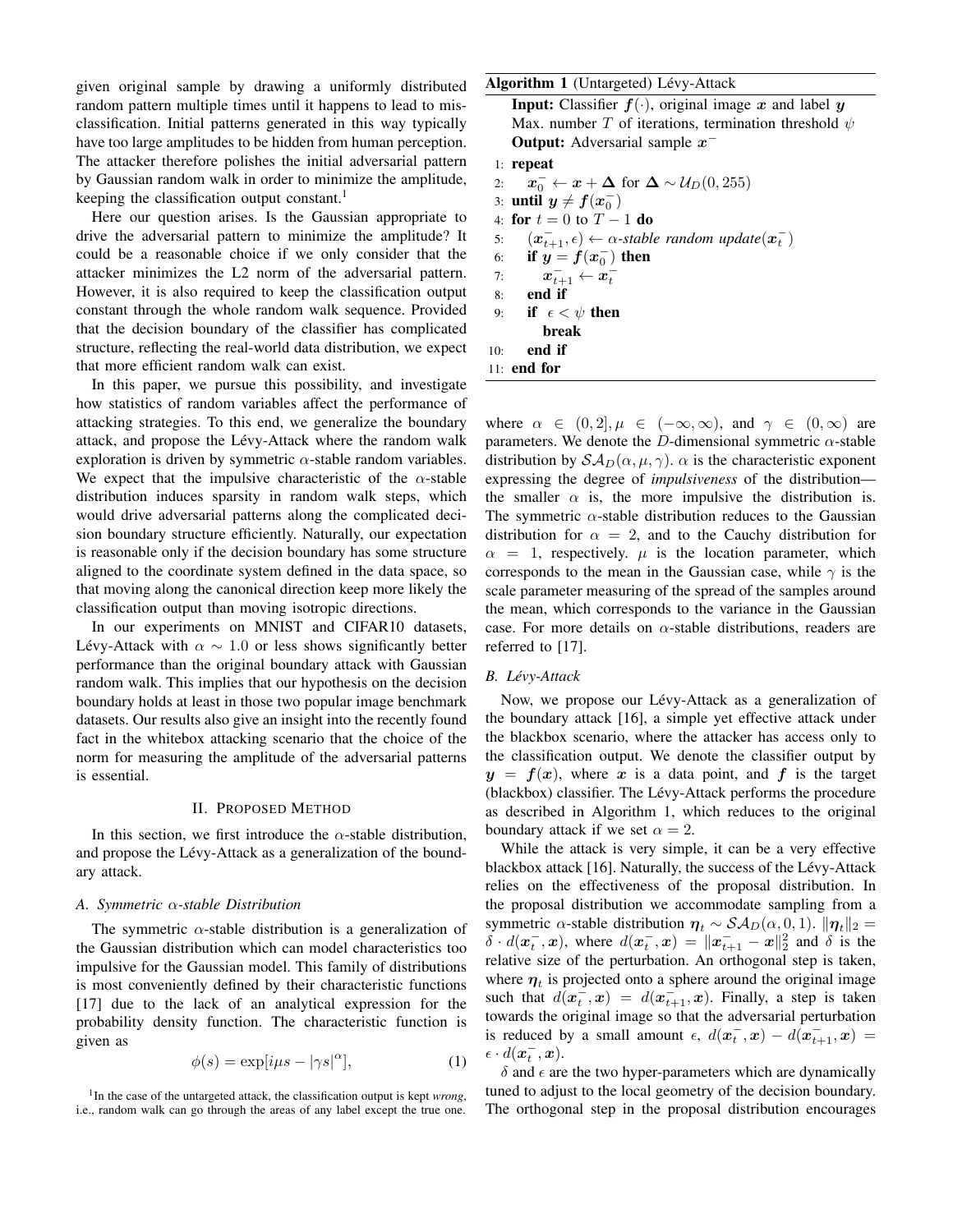TABLE I

THE MEAN  $\mathcal{S}_m$  and the median  $\mathcal{S}_d$  of the  $L_\infty$ ,  $L_1$ , and  $L_2$  norms of THE ADVERSARIAL PATTERNS GENERATED BY LÉVY-ATTACK FOR THE MNIST DATASET.

| $L_{\infty}$ |       | $L_1$           |                 | L2              |                 |
|--------------|-------|-----------------|-----------------|-----------------|-----------------|
| $S_m$        | $S_d$ | $\mathcal{S}_m$ | $\mathcal{S}_d$ | $\mathcal{S}_m$ | $\mathcal{S}_d$ |
| 0.56         | 0.56  | 11.36           | 10.73           | 1.38            | 1.39            |
| 0.57         | 0.58  | 9.62            | 9.16            | 1.31            | 1.31            |
| 0.57         | 0.58  | 8.89            | 8.54            | 1.29            | 1.30            |
| 0.58         | 0.58  | 8.84            | 8.71            | 1.30            | 1.32            |
|              |       |                 |                 |                 |                 |



Fig. 1. Adversarial samples generated by Lévy-Attack on MNIST dataset for "7" and "9". "Gaussian" corresponds to  $\alpha = 2$ , with which Lévy-Attack reduces to the original boundary attack [16]. The classification output is shown at the top right corner of each image. In each block (for "7" as well as "9"), the top row displays adversarial samples generated with different  $\alpha$ , while the bottom row displays the corresponding adversarial patterns (the differences from the original image).

around 50% orthogonal perturbations to be adversarial. The length of the step,  $\epsilon$  is adjusted according to the success rate of the step. If the success rate is too high, then  $\epsilon$  is increased and vice versa. As the random walk moves closer towards the original image, the success rate of the attack becomes lesser. The attack gives up further exploration as  $\epsilon$  converges to 0.

## III. EXPERIMENT

We report on experiments performed using our Lévy-Attack on the following datasets:

- MNIST: The MNIST dataset consists of 60,000 images in total, with 50, 000 images for training and 10, 000 images for testing. It has 10 different classes each corresponding to the 10 numerical digits. The image size is  $28 \times 28$ .
- CIFAR10: This dataset also contains 50,000 training images and 10, 000 test images. The images are of resolution  $32 \times 32 \times 3$  with 10 different classes in total.

TABLE II

THE MEAN  $\mathcal{S}_m$  and the median  $\mathcal{S}_d$  of the  $L_\infty$ ,  $L_1$ , and  $L_2$  norms of THE ADVERSARIAL PATTERNS GENERATED BY LÉVY-ATTACK FOR THE CIFAR10 DATASET.

| Attack         | $L_{\infty}$    |                 | $L_1$           |                 | L2    |                 |
|----------------|-----------------|-----------------|-----------------|-----------------|-------|-----------------|
|                | $\mathcal{S}_m$ | $\mathcal{S}_d$ | $\mathcal{S}_m$ | $\mathcal{S}_d$ | $S_m$ | $\mathcal{S}_d$ |
| Gaussian       | 2.92            | 2.47            | 895.22          | 755.06          | 23.72 | 20.45           |
| $\alpha = 1.5$ | 2.99            | 2.44            | 859.49          | 708.54          | 23.15 | 19.49           |
| $\alpha = 1.0$ | 2.97            | 2.427           | 847.20          | 700.42          | 23.06 | 19.39           |
| $\alpha = 0.5$ | 2.94            | 2.421           | 826.29          | 685.76          | 22.78 | 19.28           |

TABLE III THE AVERAGE NUMBER OF ITERATIONS THAT LÉVY-ATTACK PERFORMED TO GENERATE ADVERSARIAL SAMPLES.

| Attack         | <b>MNIST</b> | CIFAR <sub>10</sub> |
|----------------|--------------|---------------------|
| Gaussian       | 2700.22      | 4996.49             |
| $\alpha = 1.5$ | 2629.04      | 4995.96             |
| $\alpha = 1.0$ | 2792.52      | 4987.04             |
| $\alpha = 0.5$ | 3407.54      | 4997.37             |

In the MNIST experiment, we target the state-of-the-art robust classifier proposed by Madry et al.  $[18]$ <sup>2</sup> where the classifier is trained, in addition to the original training set, on the adversarial samples generated by the Projected Gradient Descent (PGD) attack of bounded  $L_{\infty}$  distortion by 0.3. The classification accuracy on the original test samples is 98.68%. In the CIFAR10 experiment, we trained a state-ofthe-art Resnet model [5]. The classification accuracy on the original test samples is 92.93%.

To generate samples by Lévy-Attack, we modify the codeprovided by [16] for the boundary attack, so that the random walk is performed by the symmetric  $\alpha$ -stable distribution, instead of the Gaussian distribution. We evaluated adversarial samples for  $\alpha = 2.0, 1.5, 1.0,$  and 0.5. The other parameters specifying the  $\alpha$ -stable distribution is set to  $\delta = 0.0$  and  $\gamma = 1.0$ . We limit the number of random walk steps to 5,000. Having such an upper-bound is reasonable because it is not realistic to assume that the attacker may access to the classifier output unlimited times.

For both datasets, we randomly sample  $N = 1,000$  images from the test set, and evaluate the quality of the adversarial patterns. As evaluation scores, we use the mean and the median of 3 different  $L_p$ -norms for  $p = \infty, 1$ , and 2, over the 1,000 samples:

$$
\mathcal{S}_m = \frac{1}{N} \sum_{i=1}^N (\|\boldsymbol{\tau}_i\|_p), \qquad \mathcal{S}_d = \text{median}_{i=1}^N (\|\boldsymbol{\tau}_i\|_p),
$$

where  $\{\tau_i\}$  are the adversarial patterns. Smaller norms indicate that the adversarial pattern is less visible, and therefore a better attack.

Table I shows the results on the MNIST dataset, where we see that the Lévy-Attack with  $\alpha$  smaller than 2 (Gaussian) gives significantly smaller  $L_1$  and  $L_2$  norms with the  $L_{\infty}$ norm almost unchanged. Similar results are obtained on the

<sup>2</sup>https://github.com/MadryLab/mnist challenge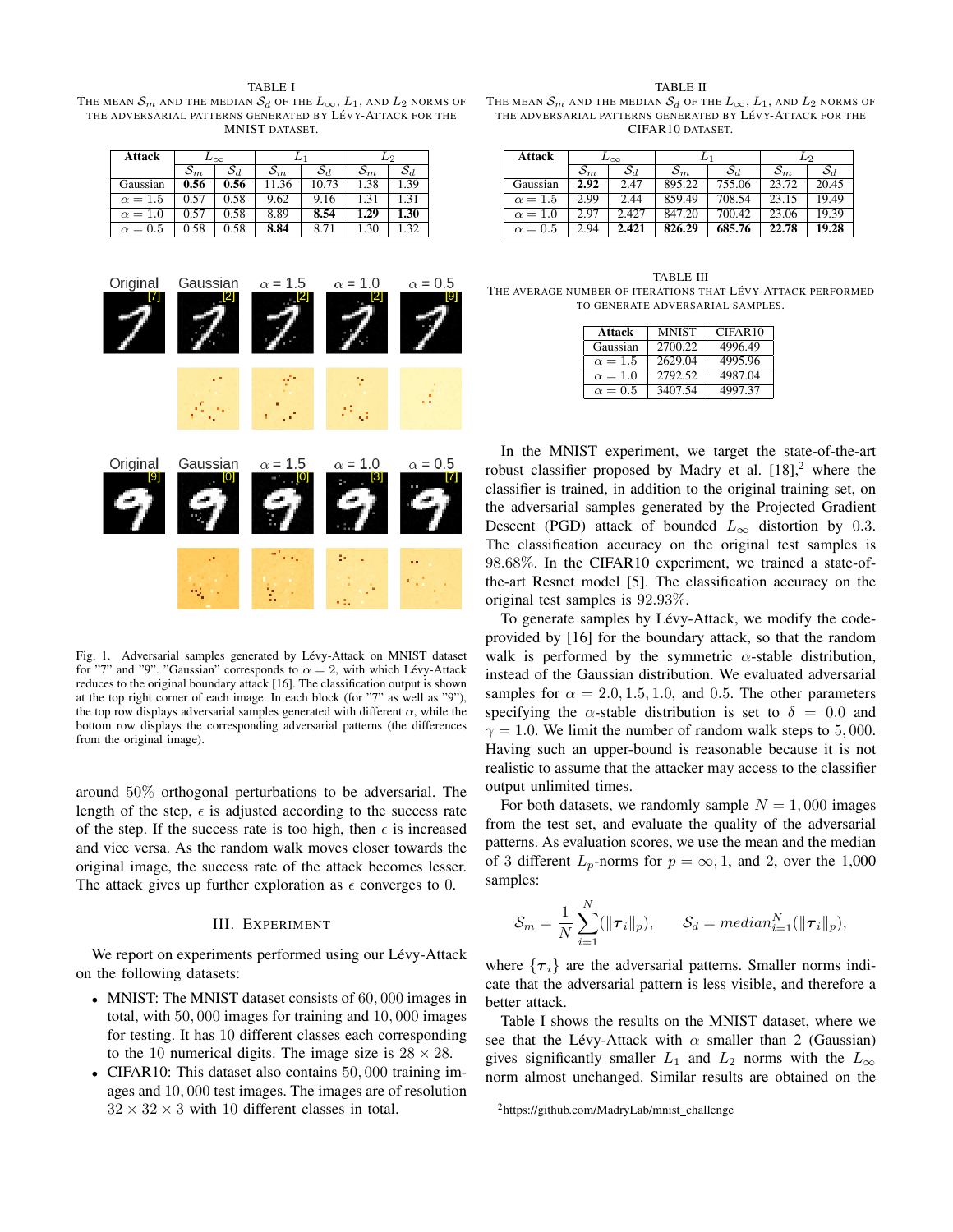

Fig. 2. Adversarial samples generated by Lévy-Attack on CIFAR10 dataset for "cat" and "deer".

CIFAR10 dataset (Table II), where  $\alpha < 2$  gives better  $L_1$  and  $L_2$  norms with the  $L_{\infty}$  norm almost unchanged, although the performance difference is smaller than the MNIST results.

Table III summarizes the average number of iterations the Lévy-Attack performs. We see the tendency that smaller  $\alpha$ leads to more iterations, which implies that  $\alpha$ -stable random walk continues exploring when Gaussian random walk has already been terminated due to a low success rate in further adversarial exploration. Also, Tables I and II show that the Lévy-Attack for  $\alpha < 2$  reaches to the point closer to the original than the Gaussian ( $\alpha = 2$ ) random walk. These results imply that the impulsive random walk is suitable to explore the data space without crossing decision boundaries, and indirectly support our hypothesis in Section I—decision boundaries have some structure aligned to the coordinate system.

Figs. 1 and 2 show a few illustrative examples of adversarial samples and adversarial patterns generated by Lévy-Attack. For each block for the examples ("7" and "9" in MINST, and "cat" and "deer" in CIFAR10), the top row shows the generated adversarial samples, while the bottom row shows the corresponding adversarial patterns (the differences from the original image). In the "7" example of MNIST (Fig. 1), Lévy-Attack with  $\alpha \geq 1.0$  consistently tries to modify the sample close to "2", while Lévy-Attack for  $\alpha = 0.5$  tries to modify the sample close to "7". Apparently, the latter is more efficient, i.e., it requires fewer pixels to make "7" to "9" than to make "7" to "2". The same applies to the "9" example—it seems more efficient to make "9" close to "7" than to make "9" to "0" or "3". However, only Lévy-Attack with a very small  $\alpha$  can find those efficient solution, because it is little likely to get a sparse random walk step if it is driven by nonsparse distributions like Gaussian. The CIFAR10 examples, although less obvious than the MNIST examples, also show similar tendency—the  $\alpha$ -stable random walk with smaller  $\alpha$ provides sparser adversarial patterns.

## IV. DISCUSSION

Many defense strategies have been proposed to counter adversarial attacks [18]–[20]. However, it happened many times that a new defense strategy is broken down by a newer attacking strategy only a few months after its proposal. Thus, the adversarial defense problem has not been solved even on the toy MNIST data set, although defense is considered much harder for larger data sets.

One recent finding in this ensuing arms race between new defense and attacking strategies is the importance of the metric of the distortion, i.e., how to measure the distance from the original sample. In whitebox attacks, the  $L_{\infty}$ ,  $L_1$ , and  $L_2$ norms are often used to measure the distortion [6], [12], [13], [18]. Interestingly, the state-of-the-art defense method proposed by Madry et al. [18] has shown to be robust against attacks with  $L_{\infty}$  bounded perturbations, while it has been found to be vulnerable against attacks with the elastic net  $(L_1)$ plus  $L_2$ ) bounded perturbations [13], [14].

Naturally, the choice of the perturbation metric impacts the human perception, e.g., limiting the  $L_2$  norm makes the visual quality of the image better while limiting the  $L_1$  norm assures sparsity of the distortion. However, the finding above implies that sparser regularization might help gradient-based whitebox optimization find stronger adversarial samples. Our results in this paper might imply something similar or at least related sparser random walk steps help exploration move along the decision boundaries, and produce stronger adversarial samples under the blackbox scenario. Further investigation is left as future work.

## V. CONCLUSION

In this paper, we investigated how statistics of random variables affect random walk based blackbox attacking strategy. Specifically, we proposed Lévy-Attack, a generalization of the state-of-the-art boundary attack, where random walk is driven by symmetric  $\alpha$ -stable random variables. Our experiments showed that the impulsive characteristics of the  $\alpha$ -stable distribution enables efficient exploration in the data space without crossing decision boundaries, producing stronger adversarial samples. In our future work, we investigate the use of explanation methods [21]–[24] for adversarial attack detection and further study the relation between norm bounds, sparse exploration, and the quality of adversarial samples.

#### **REFERENCES**

- [1] A. Krizhevsky, I. Sutskever, and G. E. Hinton, "Imagenet classification with deep convolutional neural networks," in *Advances in neural information processing systems*, 2012, pp. 1097–1105.
- [2] Y. LeCun, L. Bottou, Y. Bengio, and P. Haffner, "Gradient-based learning applied to document recognition," *Proceedings of the IEEE*, vol. 86, no. 11, pp. 2278–2324, 1998.